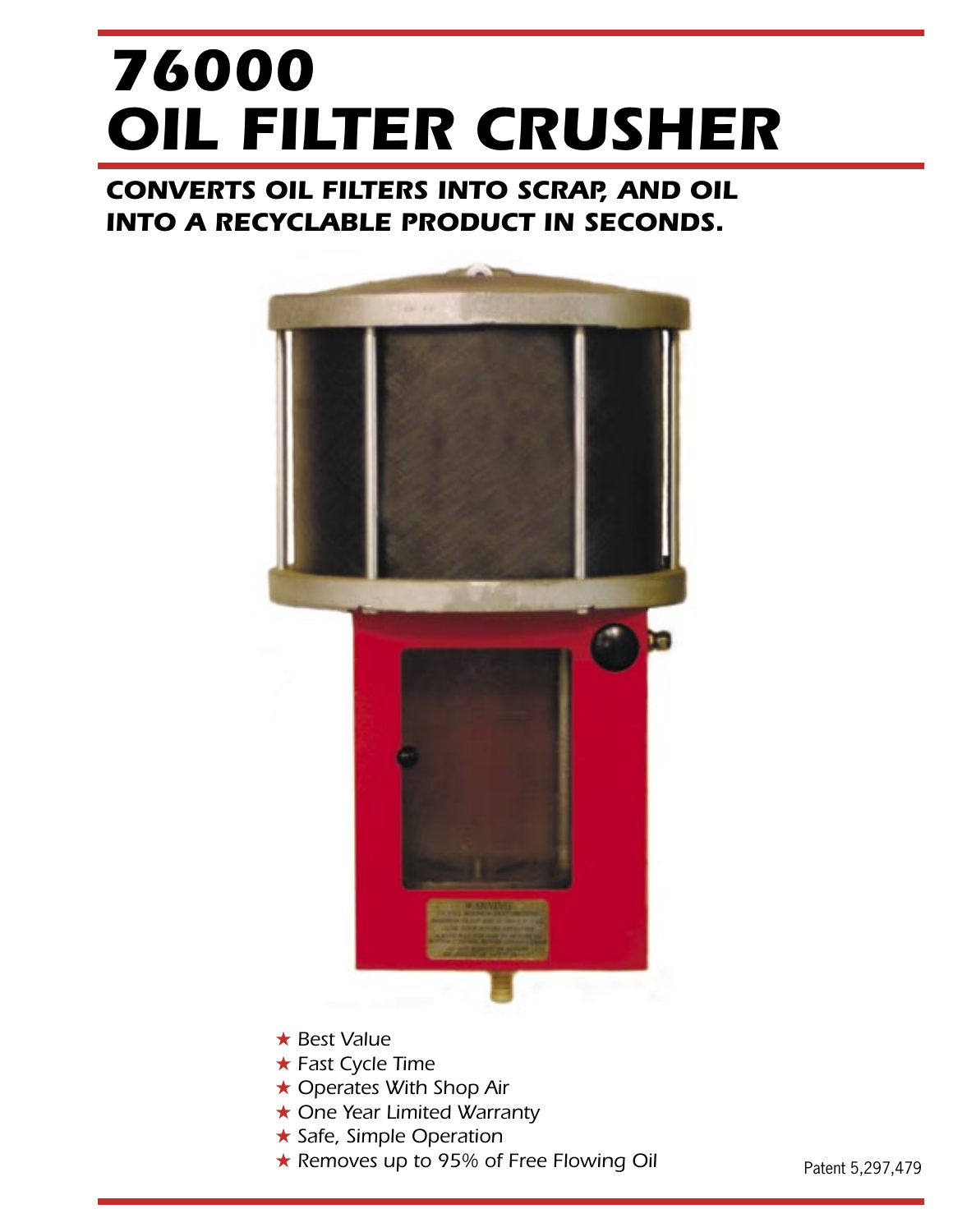# **FEATURES:**

**CYCLE TIME:** 25 to 30 seconds, depending on air pressure used and filter size.

**FILTER RANGE:** Up to 5" diameter and up to 7 3/4" in height.

## **CRUSHING PRESSURE:**

| Input Air  | Crushing    |  |  |
|------------|-------------|--|--|
| Pressure   | Pressure    |  |  |
| $*150$ psi | 16,950 lbs. |  |  |
| 140 psi    | 15,820 lbs. |  |  |
| 130 psi    | 14,690 lbs. |  |  |
| 120 psi    | 13,560 lbs. |  |  |
| 110 psi    | 12,430 lbs. |  |  |
| 100 psi    | 11,300 lbs. |  |  |
| 90 psi     | 10,170 lbs. |  |  |





**BEFORE AND AFTER**

### **ACCESSORY:** AUTOMATIC VALVE RETROFIT KIT,

Part #76520. With this kit you can convert from manual to automatic operation. Allows operator to push start button and crush filter without holding the button down. (See Figure A).

**SAFETY:** Operates only when door is shut on containment area. **DIMENSIONS:** 25" long, 14" wide and 14" deep. **SHIPPING WEIGHT:** 64 lbs., will ship by UPS.



**Figure A**

### **MANUFACTURER'S LIMITED WARRANTY:**

**What is covered:** This warranty covers any defects in material or worksmanship of your Filter Crusher.

How Long Coverage Lasts: This Warranty, runs for one year from the date of original purchase by the purchaser, provided the Filter Crusher is still owned by the first purchaser. Further, all implied warranties are limited to the duration of this limited warranty. Some states do not allow limitations on how long an implied warranty lasts, so the above limitation may not apply to you.

**What is Not Covered:** This warranty does not cover damage to the Filter Crusher caused by the use of excessive air pressure (over 150 psi) or by impurities from the air line. Further, this warranty does not cover any problem that is caused by abuse, misuse, neglect, improper operation or act of God (such as a flood). The manufacturer

consequential damages, so the above limitation or exclusion may not apply to you.

**What the Manufacturer Will Do:** The manufacturer will repair or replace, free of charge, any part of your Filter Crusher that proves to be defective in materials or workmanship.

How to Get Service: If something goes wrong with your Filter Crusher, send it UPS Prepaid along with a receipt or other proof of purchase date and a brief description of the problem to: Filter Crusher Warranty, 807 E. Main St., Clarinda, IA 51632, Phone 712/542-5101

How State Law Relates to this Warranty: This warranty gives you specific legal rights, and you may also have other rights which very from state to state.

- **MAINTENANCE:** Periodic maintenance of filter, regulator and lubricator on your air supply will prolong
	- the life of your filter crusher.<br>• Periodically check for leakage. If leakage occurs, locate source of leak. Order 76310 Cyclinder Seal Replacement Set to repair any cylinder leak. Order 76300 Valve Repair Kit, if only valve seals need replacing. • Periodically clean enclosure area of debris. First, disconnect air supply and remove air
	- fitting. Next remove two exhaust silencers and the six 3/8'' hex head screws that attach to casting. Now enclosure can be cleaned of debris.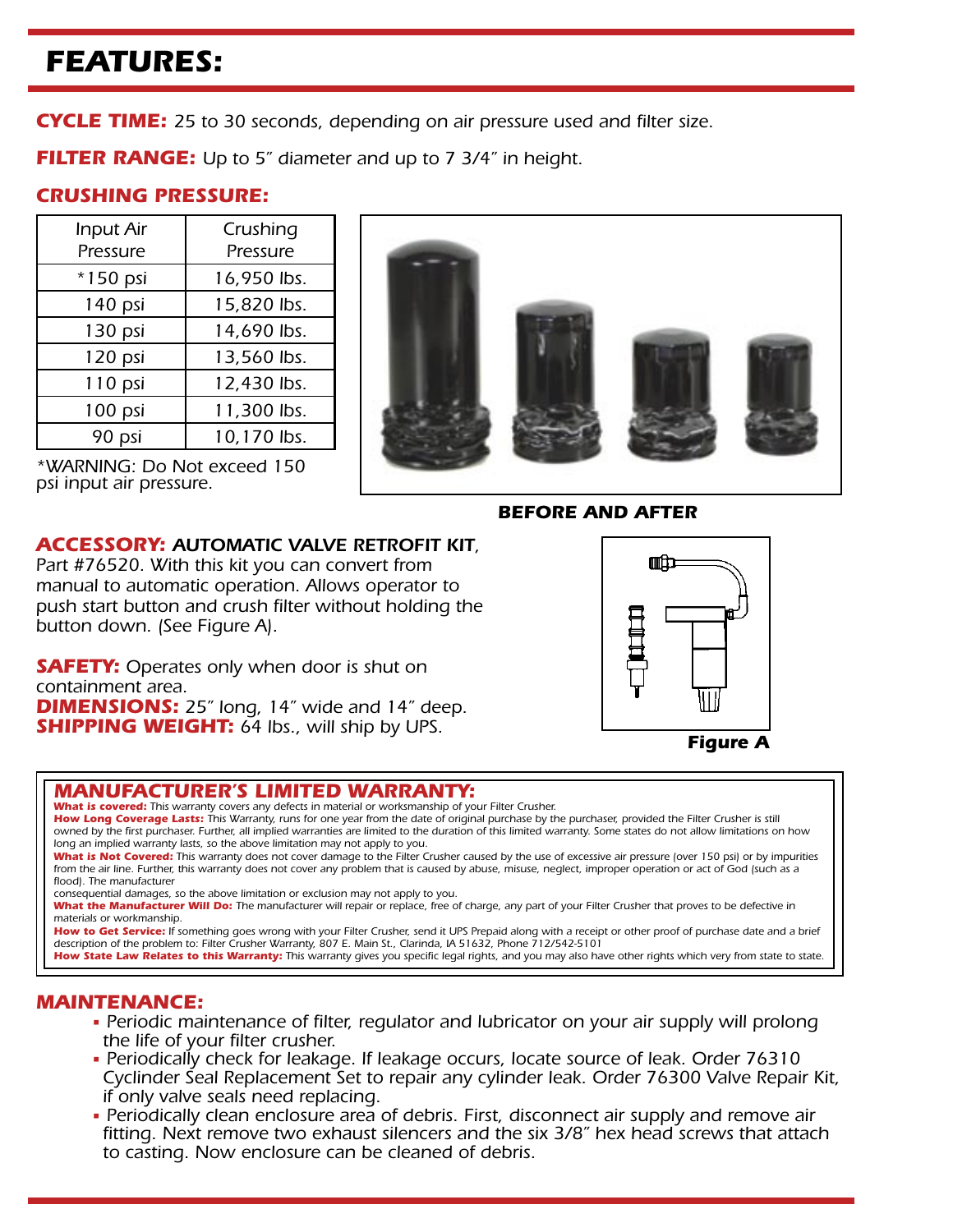# **INSTRUCTIONS:**



**BACK VIEW Mounting Instructions:** Mount Filter Crusher with three 3/8'' diameterbolts, see (**X**). See mounting diagram above for dimensions. Make sure the unit is securely mounted to a sturdy location.



**1.** Attach air line to 1/4'' NPT air inlet. Warning: Do not exceed 150 psi maximum air pressure. It is recommended that a filter, regulator, and

lubricator be attached to your air supply. A hose fitting is provided if you want to run the waste oil to an oil drum or other receptacle. (See Figure 1).



### **Figure 2**

**2.** Open the door to place filter over center post. Insert filter, close door and now you are ready to crush the filter. (See Figure 2).

**Note:** Filter cannot be crushed until door is shut. Also, door will not open until ram has returned to original position.



**3.** Press button to crush filter. When ram movement stops, crushing is complete and button can be released.

**Note:** Button must be pushed in during entire crushing cycle. If button is released the ram will return to bottom position. (See figures 3 and 4). Order 76520 Automatic Valve Retrofit Kit for automatic crushing operation. Installation of timer allows filter crushing without holding button down. See page 2 for accessory information.



### **4.** After cycle is completed door can be opened and filter removed. Make sure filter gasket and any debris are removed with crushed filter.